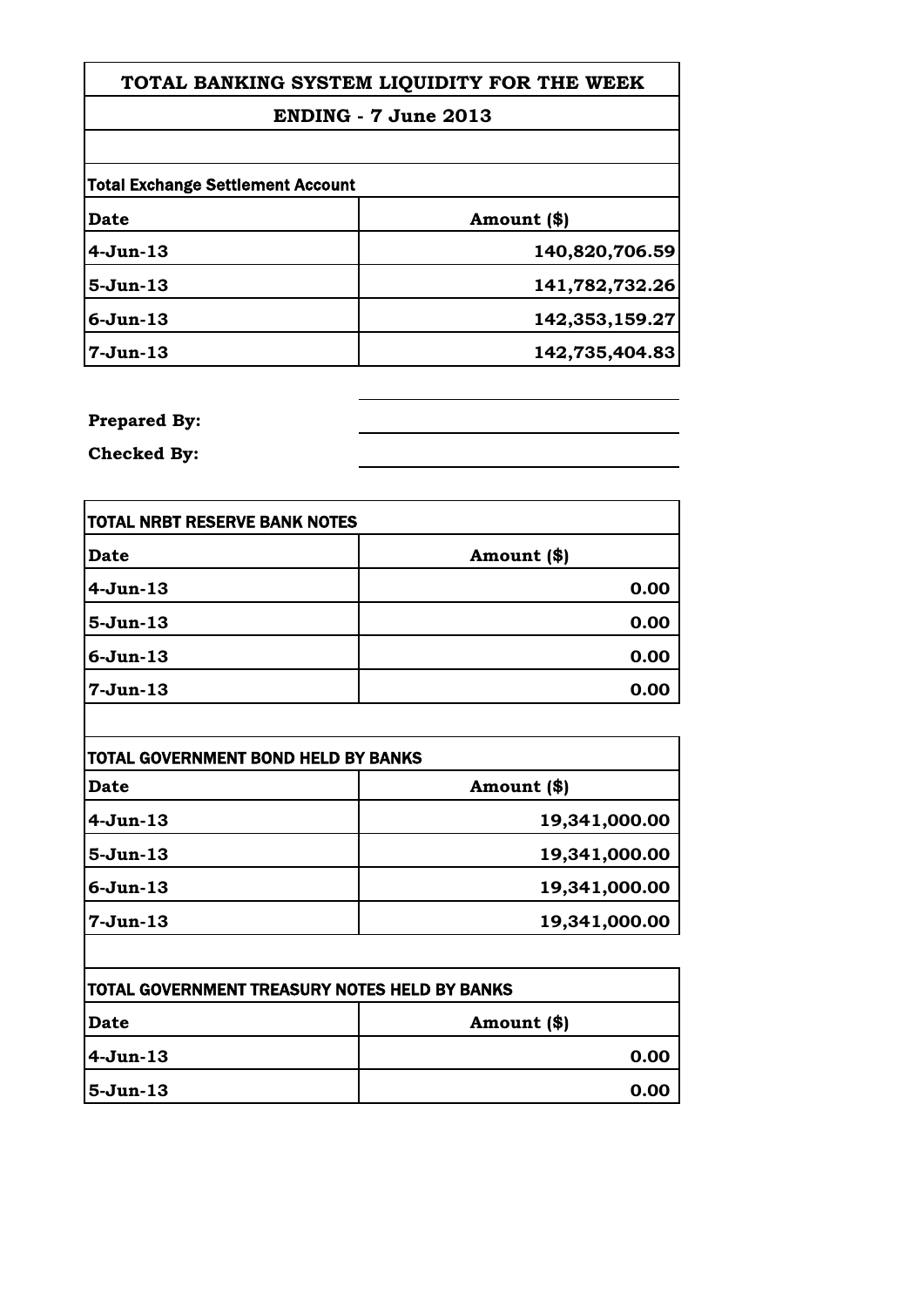# **TOTAL BANKING SYSTEM LIQUIDITY FOR THE WEEK**

# **ENDING - 14 June 2013**

| <b>Total Exchange Settlement Account</b> |                |
|------------------------------------------|----------------|
| Date                                     | Amount (\$)    |
| $10-Jun-13$                              | 141,072,841.21 |
| $11-Jun-13$                              | 141,928,739.23 |
| $12$ -Jun- $13$                          | 142,613,650.03 |
| $13$ -Jun $-13$                          | 142,678,000.77 |
| $14$ -Jun- $13$                          | 142,874,724.67 |

| <b>TOTAL NRBT RESERVE BANK NOTES</b> |             |
|--------------------------------------|-------------|
| Date                                 | Amount (\$) |
| $10-Jun-13$                          | 0.00        |
| $11-Jun-13$                          | 0.00        |
| $12$ -Jun- $13$                      | 0.00        |
| 13-Jun-13                            | 0.00        |
| $14$ -Jun- $13$                      | 0.00        |

| <b>TOTAL GOVERNMENT BOND HELD BY BANKS</b> |               |
|--------------------------------------------|---------------|
| Date                                       | Amount (\$)   |
| $10-Jun-13$                                | 19,341,000.00 |
| $11-Jun-13$                                | 19,341,000.00 |
| $12$ -Jun- $13$                            | 19,341,000.00 |
| $13$ -Jun $-13$                            | 19,341,000.00 |
| $14$ -Jun- $13$                            | 19,341,000.00 |

| <b>ITOTAL GOVERNMENT TREASURY NOTES HELD BY BANKS</b> |             |
|-------------------------------------------------------|-------------|
| <b>Date</b>                                           | Amount (\$) |
| 10-Jun-13                                             | 0.00        |
| 11-Jun-13                                             | 0.00        |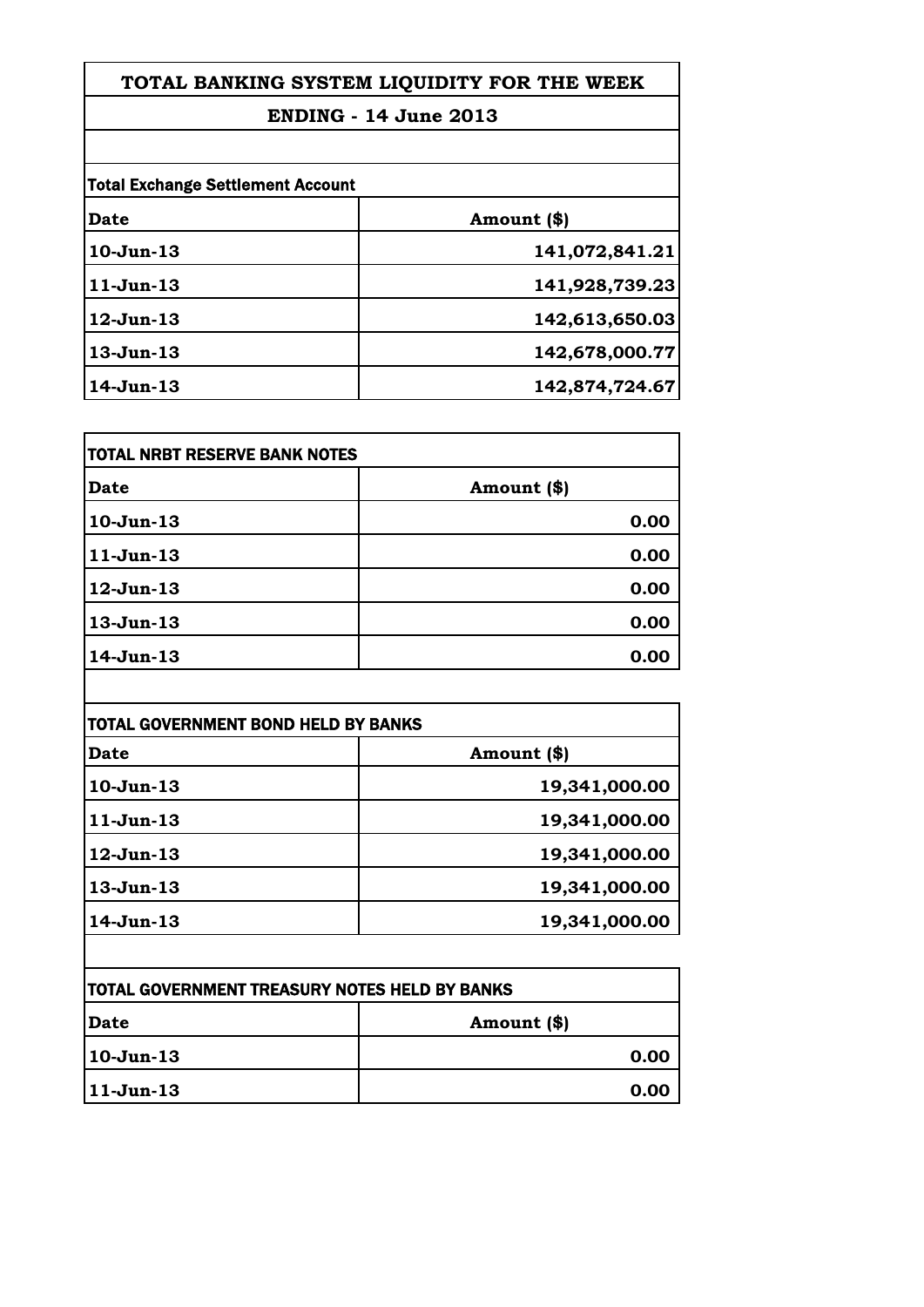# **TOTAL BANKING SYSTEM LIQUIDITY FOR THE WEEK**

### **ENDING - 21 June 2013**

| <b>Total Exchange Settlement Account</b> |                |
|------------------------------------------|----------------|
| Date                                     | Amount (\$)    |
| $17 - Jun-13$                            | 138,891,998.21 |
| $18 - Jun-13$                            | 141,899,448.21 |
| $19$ -Jun $-13$                          | 146,218,754.74 |
| $20 - Jun-13$                            | 149,007,142.43 |
| $21$ -Jun-13                             | 143,469,525.26 |

| <b>TOTAL NRBT RESERVE BANK NOTES</b> |              |
|--------------------------------------|--------------|
| Date                                 | Amount $(*)$ |
| $17 - Jun-13$                        | 0.00         |
| 18-Jun-13                            | 0.00         |
| 19-Jun-13                            | 0.00         |
| 20-Jun-13                            | 0.00         |
| $21 - Jun-13$                        | 0.00         |

| Date             | Amount (\$)   |
|------------------|---------------|
|                  |               |
| $17 - Jun-13$    | 19,341,000.00 |
| $18 - Jun-13$    | 19,341,000.00 |
| $19$ -Jun $-13$  | 19,341,000.00 |
| 20-Jun-13        | 17,341,000.00 |
| $ 21$ -Jun- $13$ | 17,341,000.00 |

| <b>ITOTAL GOVERNMENT TREASURY NOTES HELD BY BANKS</b> |             |
|-------------------------------------------------------|-------------|
| Date                                                  | Amount (\$) |
| 17-Jun-13                                             | 0.00        |
| $ 18 - Jun - 13 $                                     | 0.00        |